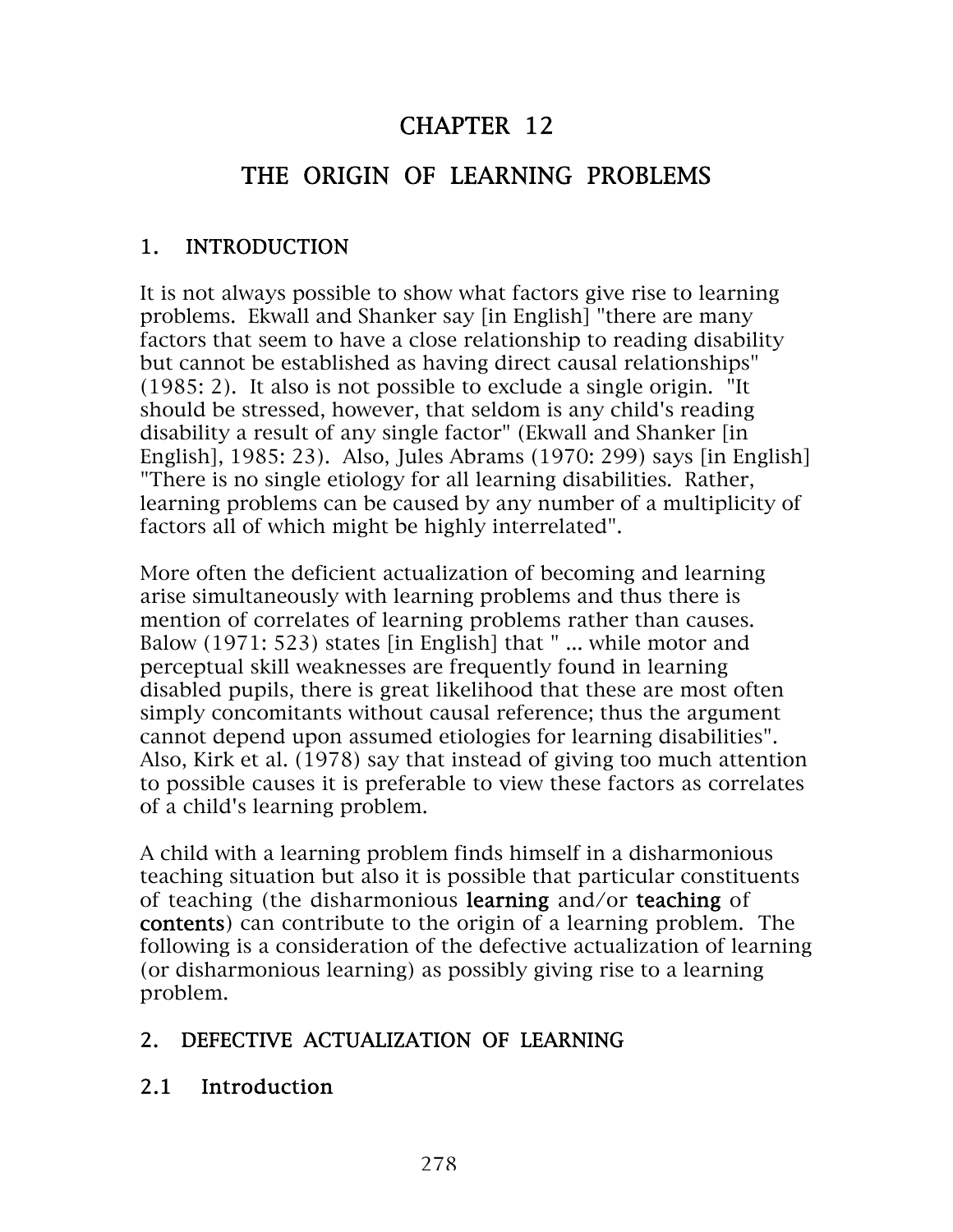Actualizing learning is an event that influences the quality of the learning outcome. When a child shows a deficiency in any of his learning proficiencies this can be attributed to a deficient actualization of them (Van Niekerk and Sonnekus, 1979: 10). In using this notion, a distinction is made between the inadequate or disharmonious actualization of the modes of learning, on the one hand, and the inadequate actualization of their respective modalities, on the other hand. In diagnosing a particular child's learning problem it is not always possible to make this distinction and it should be avoided since the distinguishable components mutually influence each other. An attempt to arbitrarily separate underlying causes also can lead to a segmentation of the problem. Rather, one should strive for an understanding of a child in his distressful situation as an integrated unity so he can be helped in the most effective way. The most accountable way of trying to understand is by continually changing focus from various perspectives as possible origins of the learning problem (see Van Niekerk and Sonnekus, 1979: 2-16).

However, recent literature indicates a skepticism about adequate perception as a prerequisite for acquiring learning proficiencies. Reid Lyon (1977: 564-572) says there is insufficient evidence that intact auditory perception is necessary for the adequate development of learning proficiencies; this holds equally for visual perception. On the other hand, some research has indicated a positive correlation between auditory (and possibly visual) perceptual development and future success in reading (Ekwell and Shanker, 1985: 297). The most acceptable procedure seems to be to take into account perceptual disturbances when they are related to a learning problem and to consider them in remediation or teaching.

What is increasingly met with more approval is to determine a child's cognitive learning style--his ways of thinking and acting--and the role this plays in influencing the learning outcome (Ekwall and Shanker, 1985: 359). Although there can be many types of inadequate individual learning styles, the impulsive style is the most general typification (Ekwall and Shanker, 1985: 359).

With reference to the above, the possibility can be posed that children with learning problems do not necessarily need to show deficiencies regarding the actualization of learning modalities but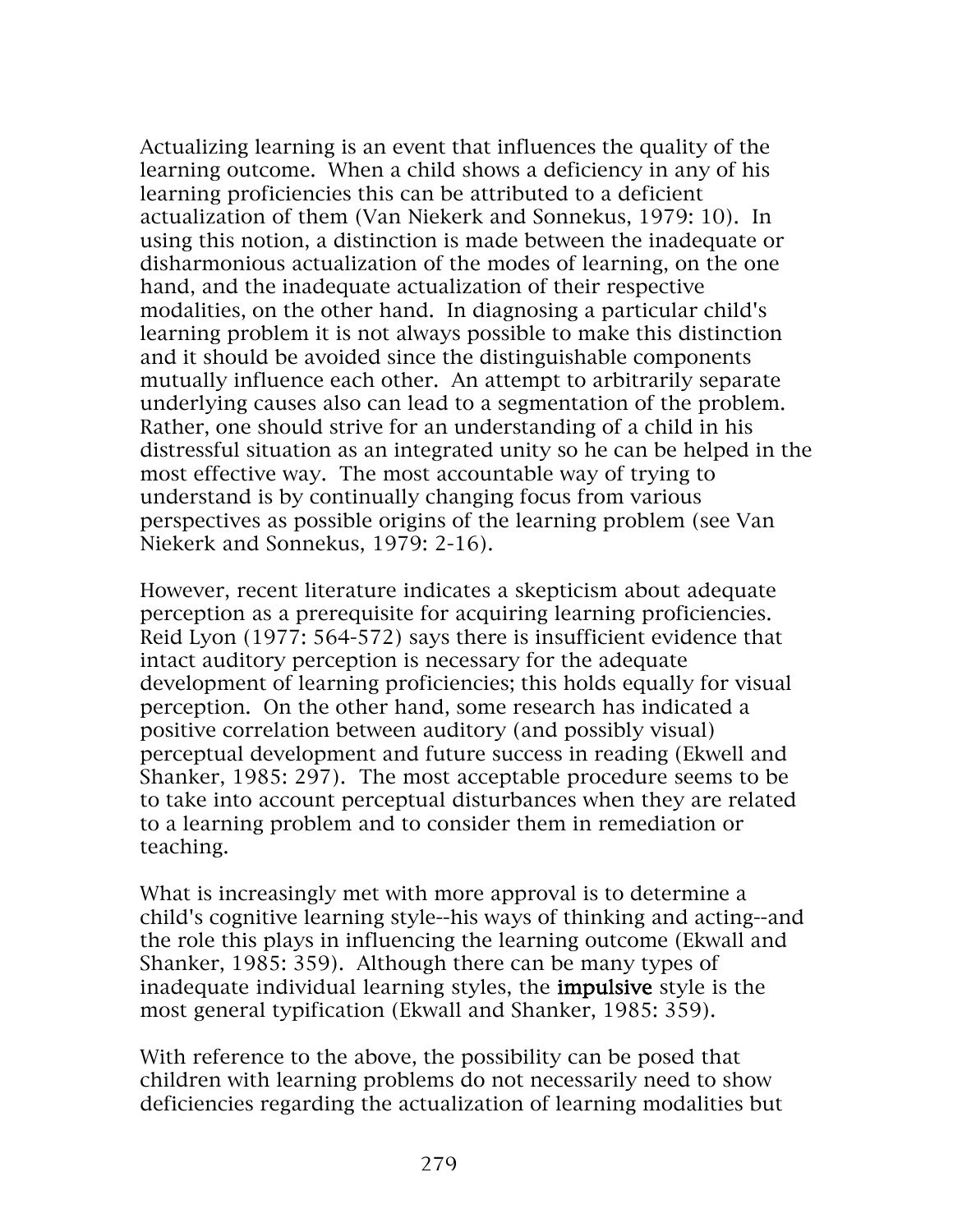rather that they have an inability to implement an adequate cognitive learning style in order to actualize their learning (see Kotze, 1985).

It seems, however, that the collective disharmonious actualization of the modes of learning and perceptual modalities, as well as the cognitive style that also plays a role can give rise to deficiencies in learning outcomes which will be interpreted as the symptom of a problem in the following chapter. Thus, it is necessary to have knowledge of all of the components of actualizing learning and how they can contribute to the origin of a learning problem. This topic is discussed next.

#### 2.2 The disharmonious actualization of learning

### 2.2.1 Introduction

Although learning is actualized as a unitary activity different modes can be distinguished (see Sonnekus and Ferreira, 1979: 107-130) (once again emphasizing their inseparability), namely, attending, perceiving, thinking, visualizing, remembering and memorizing.\* Because learning is an individual activity it is obvious that it will differ from person to person and since there are so many factors that can influence and restrain it (see Lerner, 1981; Hallahan, Kauffman and Lloyd, 1985; and Ekwall and Shanker, (1985), it is possible that the modes of learning can be actualized inadequately. For each child with a learning problem it has to be determined on what level he actualizes his learning, viewed against the background of his age, intellectual abilities and the actualization of his becoming.

### 2.2.2 Disharmonious attending

 $\overline{a}$ 

Attending is an accompanying or concomitant mode of learning (Sonnekus and Ferreira, 1979: 109-114) and is carried by a stable sensing. Lability leads to underactualized attending (see Van Niekerk, 1981, 24-27).

<sup>\*</sup> In fact, according to Sonnekus and Ferreira, the modes of learning are sensing, attending, perceiving, thinking, imagining and fantasizing and remembering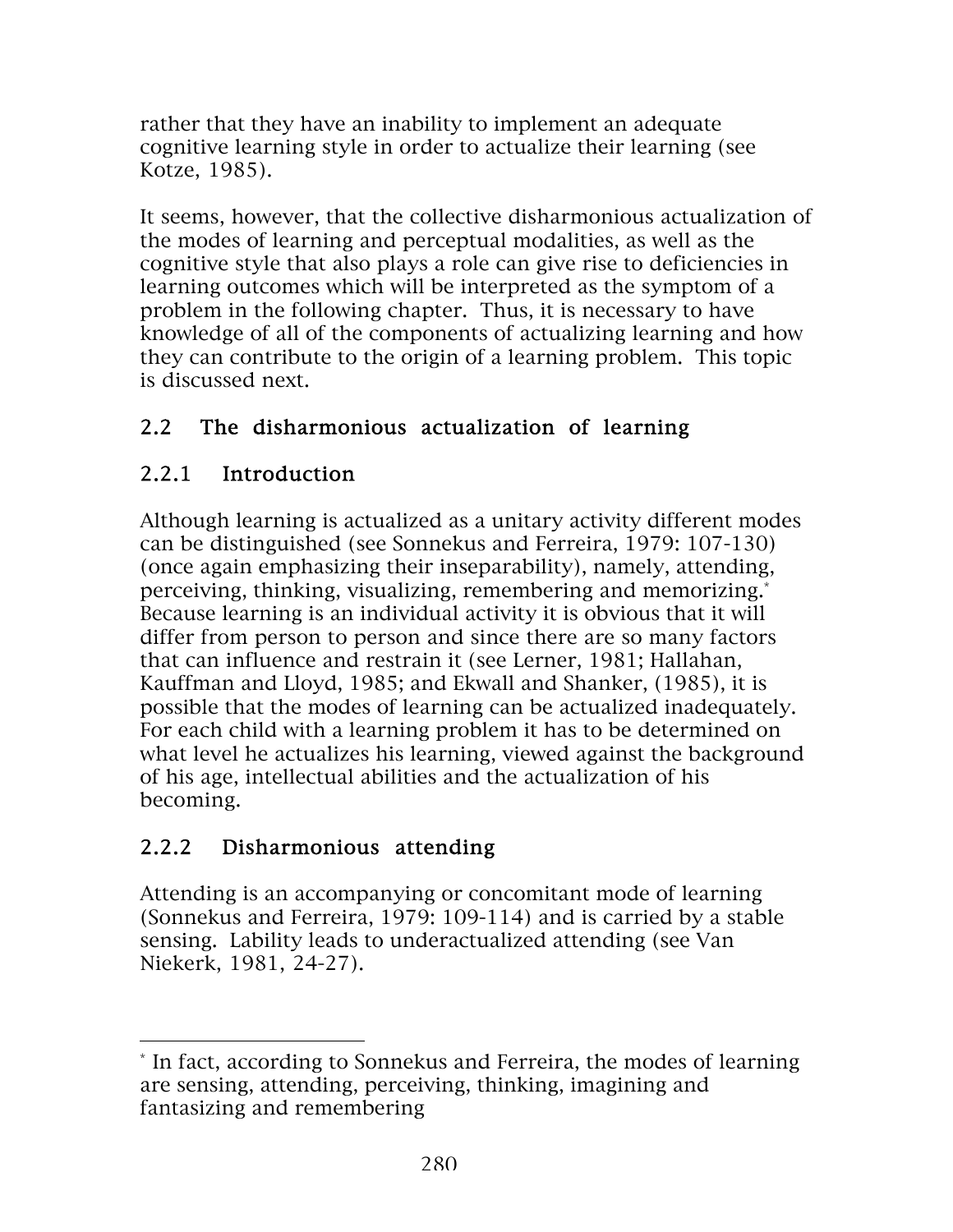Well-directed attending is necessary for acquiring information but there are various forms of deviancy in this respect. A child with scattered attending is easily influenced by what occurs around him while a child with a fluctuating attention span cannot direct himself to one thing at a time. Perseverations can manifest themselves when a child finds it difficult to change his actions or stream of thought and in this way, e.g., provides stereotypic responses to various appeals or is unable to control his writing movements and then, e.g., writes an "m" instead of an "n".

For a further discussion of the attention deficit disorder the reader is referred to the DSM III of the American Psychiatric Association. It also is discussed in Chapter 13 as a symptom of learning problems. At present the concept "attention deficit disorder" is used for a neurologically impeded, brain-damaged, brain-dysfunctional, hyperactive child, one with MBD (Minimum Brain Dysfunction) (see DSM III).

A child with defective attending finds it difficult to limit his attending to what is important. This leads to an inability to selectively focus and maintain it. What is relevant to the learning task thus eludes him. His sensitivity to visual, auditory and tactile sensory stimuli makes him excessively scattered.

Thus, the quality and stability of attending determines the quality of perceiving, thinking and remembering (see Van Niekerk, 1981: 24- 27). Because of being scattered and impulsive a child with deficient attending shows an unwillingness and inability to remain involved with the learning content. His weakened intention to learn contributes to his not penetrating to the essence of the matter (see Van Niekerk, 1981: 28). His inability to master the learning task increases his hyperkinesis and a labile-pathic lived experience of his own bodiliness. His inability to selectively attend intensifies his inclination to be impulsive and scattered. Because of his disturbed attending a child with an attention deficit disorder has difficulty reliably perceiving reality.

### 2.2.3 Disharmonious perceiving

When a child has difficulty interpreting a perceived object it doesn't have meaning for him and doesn't lead to a concept that he can recognize as such everywhere. In this connection, Ekwall and Shanker (1985: 281) refer to vision, the ability to interpret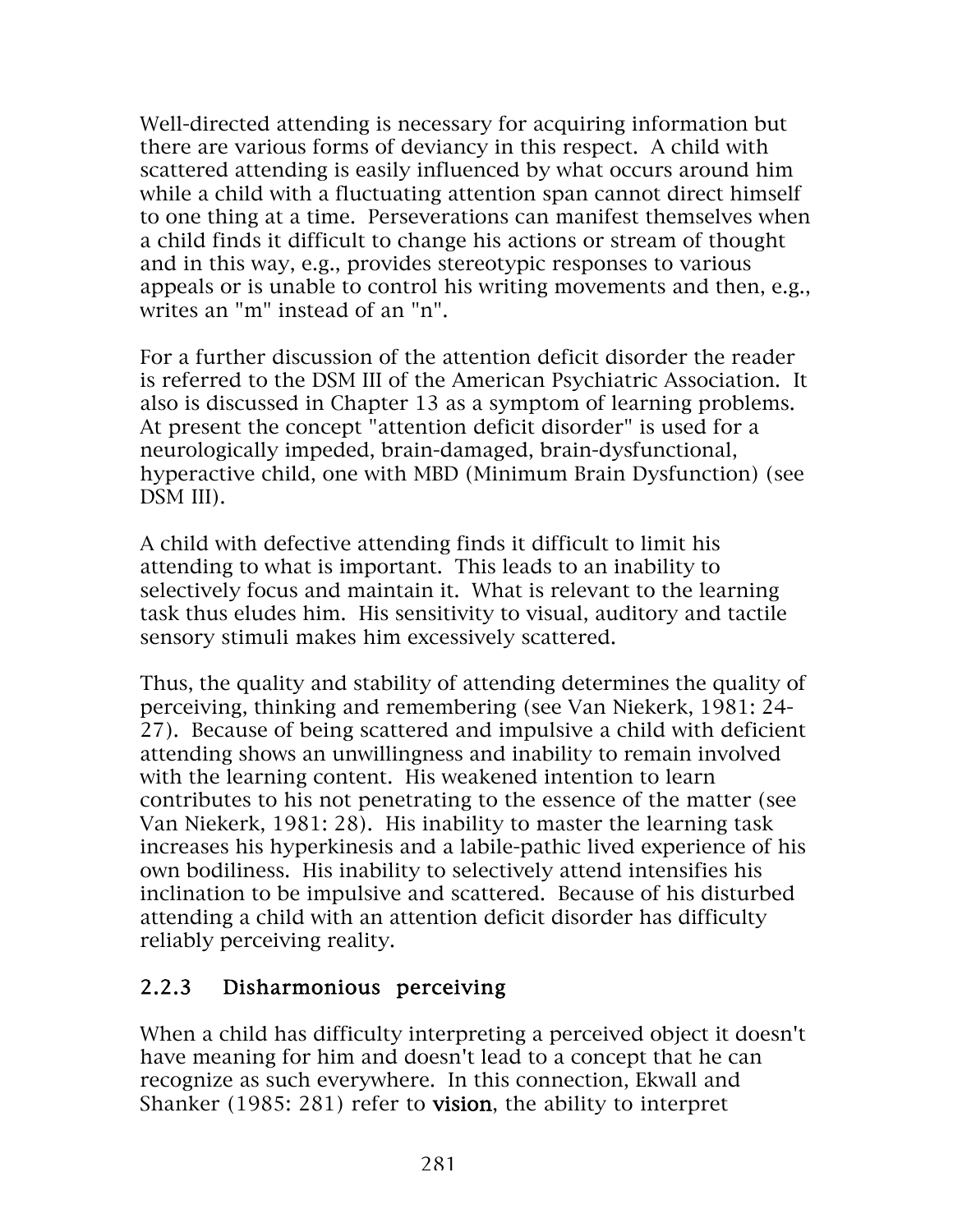information by means of the eyes (visually) and to sight, the ability to see detail. Vision is a cognitive event and sight a mechanistic process. Thus, perception is the result of vision and sight. "Perception is the end result of sight and vision. This is the output. Reading ability seems to be dependent not only on visual perception but also on auditory perception and tactual perception" [in English].

Among others, characteristic learning problems are dissociation where learning contents are not seen, heard or felt as a whole. Where there is difficulty selectively directing attention, particular visual and auditory aspects are difficult to distinguish from background data. A consequence of aimless and non-productive activities can be to disturb a child's ability to differentiate so that undifferentiated perceiving as a defective ability to distinguish, name and select results (see Du Toit, 1980: 61). Perceptual disturbances that lead to inadequate perception are discussed below.

### 2.2.4 Disharmonious thinking

Insight into a person's habitual manner of thinking can be acquired by an analysis of his conversations and written work and also by his performance in a test situation. A trial-and-error method or a way of acting directed to problem solving, therefore, are manifestations of his ways of thinking. Thinking can occur on different levels, e.g., logical and ordered in contrast to chaotic and unordered, concrete or abstract, clumsy and rigid or flexible and fluent, and stereotypic in contrast to creative, original and individual (Van Niekerk, 1986: 88-92). Also a child with an attention deficit disorder can find it difficult to structure and order a variety of sensory stimuli into a unity so that analyzing, synthesizing, schematizing, comparing and classifying can occur (see Du Toit, 1980: 71).

### 2.2.5 Disharmonious visualizing

It is only possible to form a thought-image or visualization from what has already been perceived sensorily (see Sonnekus and Ferreira, 1979: 122-126). The ability to visualize thus is clearly dependent on adequate remembering. Often a child with a spelling problem experiences problems in this regard.

#### 2.2.6 Disharmonious remembering or memorizing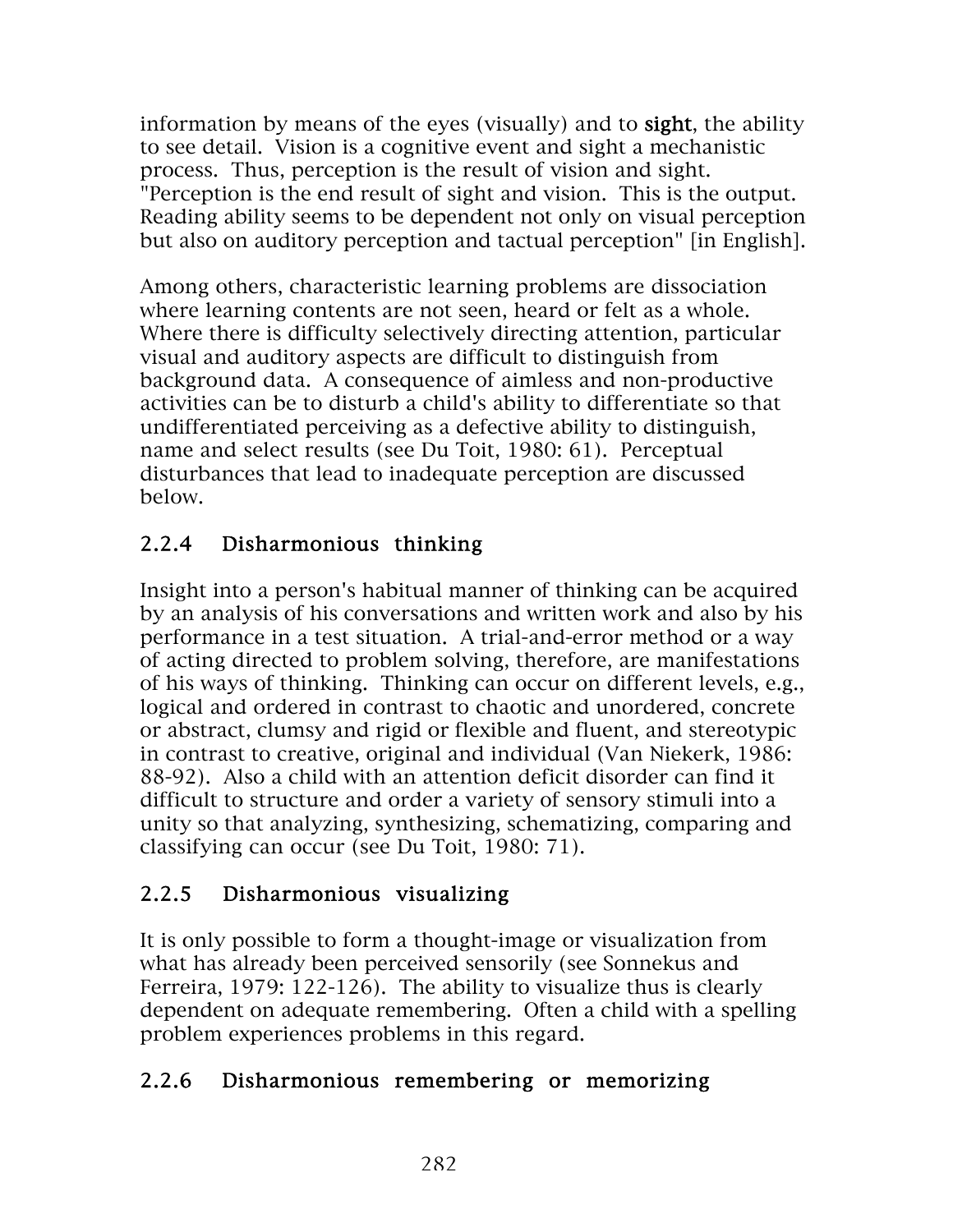Here there is a distinction between memorizing or imprinting and remembering or recalling (Van Niekerk, 1986: 88). Thus, adequate memorizing is a precondition for adequate recalling and the quality of remembering is again determined by adequate attending. A child with a deficient attending will have particular difficulties with this. A distinction also can be made between short-term and long-term memory and it mostly is the case that children with learning problems experience difficulties here as well as with their ability to remember facts in relation to each other and in the correct order.

### 2.3 Inadequate actualization of sensory-motor modalities

## 2.3.1 Introduction

Since the proper actualization of the modalities of perception is related to the development of motor, tactile and kinesthetic experiences it is necessary that an orthodidactician have knowledge of this and how movement, perception and learning proficiencies are integrated (see Hallahan et al., 1985: 69-74).

## 2.3.2 Inadequate motor, tactile and kinesthetic experience

The body is a person's center of reference for space. A body scheme is the totality of knowledge regarding one's own bodily motor, tactile and kinesthetic movements (see Erwee, 1980: 56-59 and Hallahan, et al., 1985: 39-44). Motor activity includes all muscle movement and there is a distinction between gross motor movement (e.g., walking, running, jumping climbing, distinct arm and leg movements) and fine motor movement (e.g., moving separate fingers and the act of writing).

Tactile movement includes the sensation of touching which gives rise to knowledge of texture and temperature.

Kinesthetic refers to an awareness of one's own bodily movements and bodily position in space and thus it includes the ability to change position.

Laterality refers to an awareness of the two sides of the body. Knowledge of the body scheme is a precondition for developing body-knowledge or a body-concept--the cognitive knowledge of the body parts and their movements. On the other hand, bodyimage is the affective meaning that one has attributed to one's own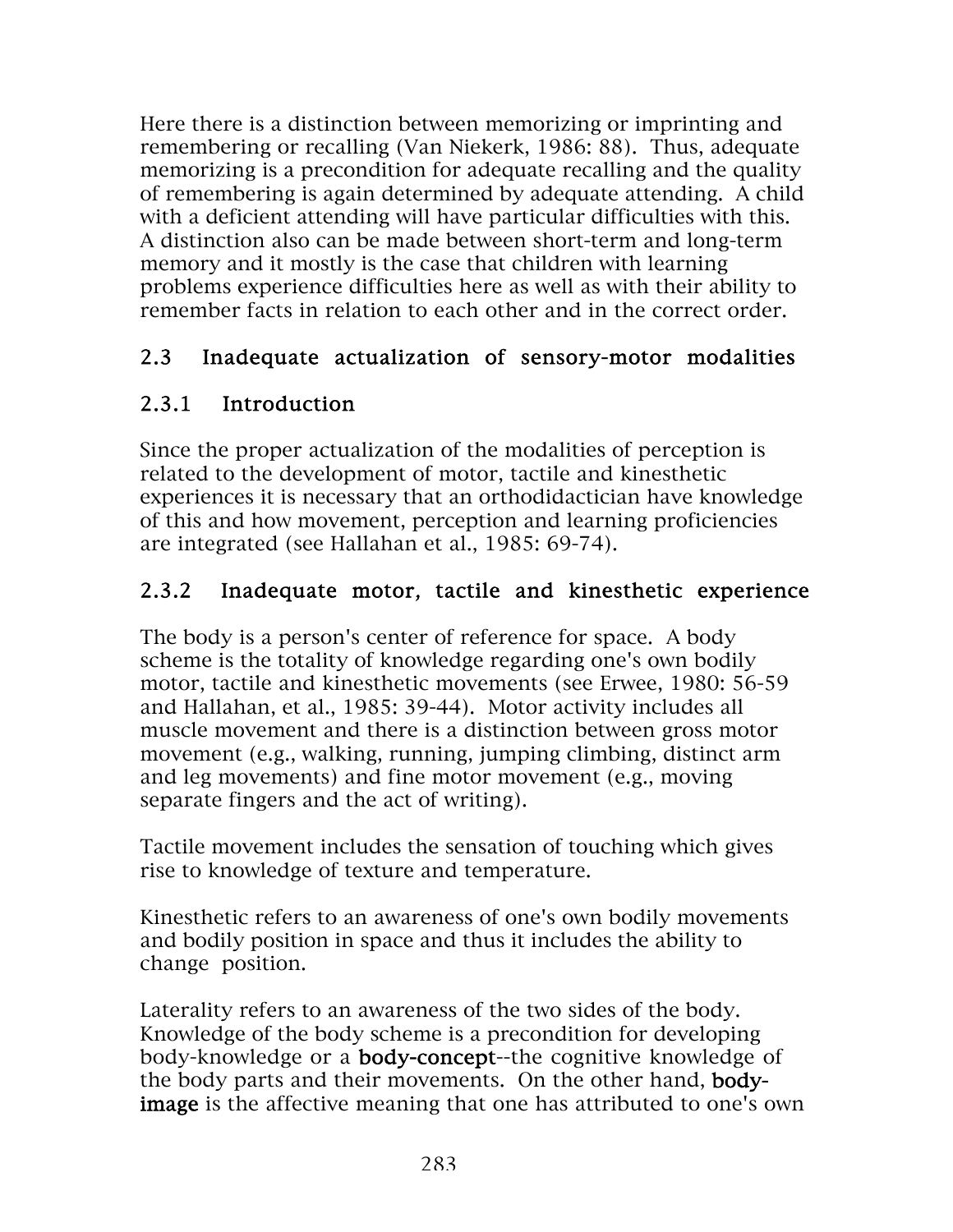body (see Van Niekerk, 1982: 141-150). From the body scheme develops the ability to project this knowledge onto objects in space and to understand that objects have the same characteristics as the body does: sides, top and bottom, left and right, mobility, dimensionality, manipulability (see Erwee, 1980: 56-59). In this way, knowledge is developed of spatial position, orientation and relationship. It is here that sensory-motor coordination arises. What is perceived through the senses has to be coordinated with appropriate movements that simultaneously are carried out, e.g., clap hands; throw, catch or hit an object; balance on one foot. Failures here can be attributed to incorrectly estimating time or inappropriate bodily movements. Coordination mostly involves gross muscle movements.

On the other hand, sensory-motor integration embraces the interpretation of a perception in order to carry out an appropriate action, e.g., copying a pattern correctly. Estimating time does not play a role here. A failure in this case can be attributed to an erroneous interpretation or a faulty execution of the activity by means of a fine-motor act.

## 2.3.3 Inadequate visual-spatial perception

## 2.3.3.1 Form constancy

A figure of the same type but in another surrounding, space, size, content or time ought to be recognized as such. A child with a problem in this regard will, e.g., have little success recognizing a typed "a", a written "a" and a capital "A" as symbols with the same meaning.

## 2.3.3.2 Figure-ground perception

This is the ability to recognize a particular form against a background of distractions, e.g., to be able to find a particular word in a written paragraph.

## 2.3.3.3 Analysis-synthesis

This is the ability to divide a unity into its sub-parts or to assemble a meaningful whole from parts. In most cases, a reading problem can be attributed to inadequate analysis or synthesis. A child with such a problem then will have great difficulty differentiating a whole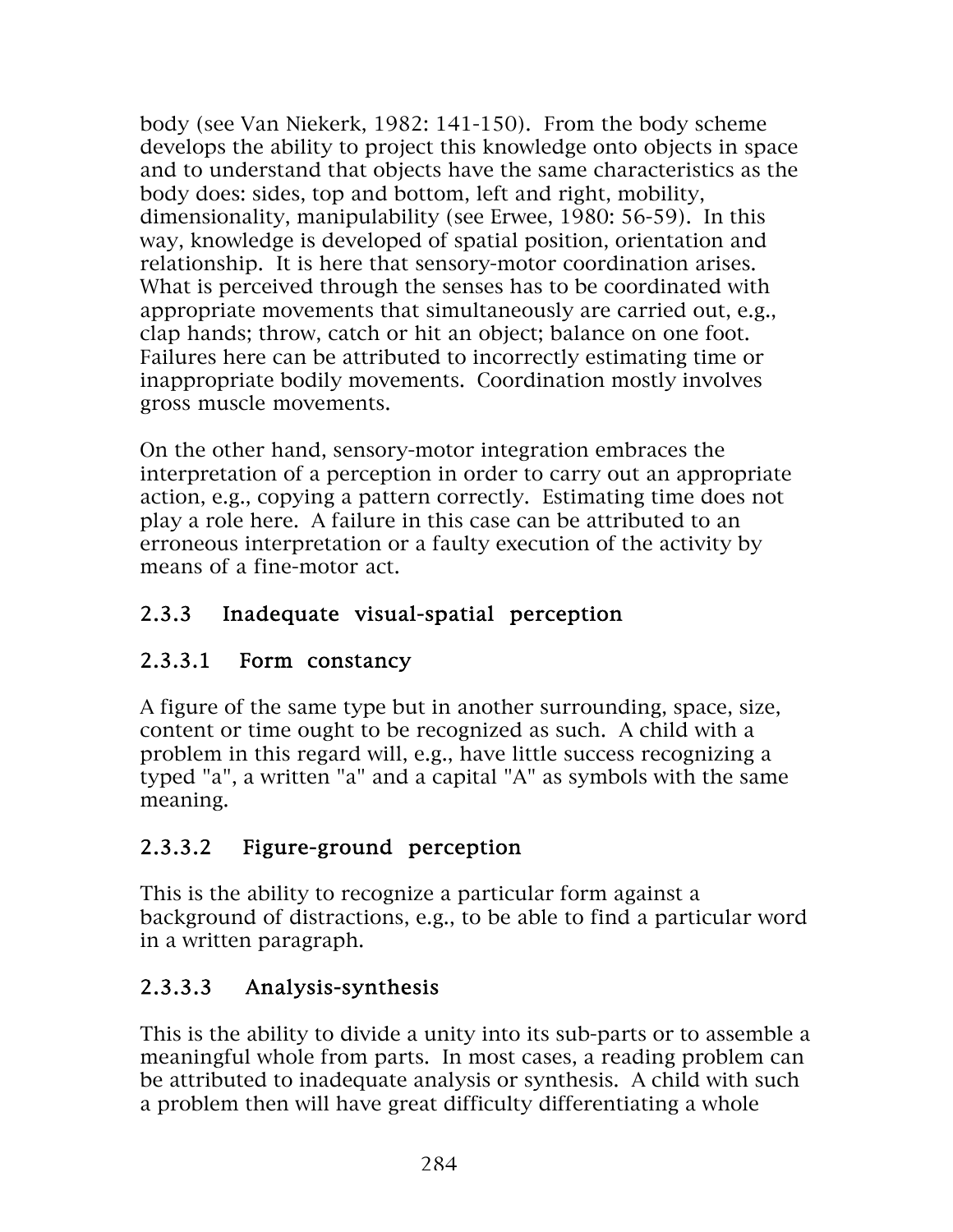word into its letters or syllables, or uniting separate syllables into a word.

## 2.3.3.4 Sequence

This is the ability to recognize the logical spatial sequence of the parts of a whole. An inability in this regard can give rise to shifting the sequence of letters during reading and writing, e.g., "lap" can be written or read as "pla" or "pal".

# 2.3.3.5 Discrimination

This is the ability to differentiate among symbols that resemble each other such as a/e/o, m/n, v/w, h/k, etc. A deviation here will lead to substituting letters that look nearly the same during reading, e.g., "tan" instead of "ton", "now" instead of "mow", "wane" instead of "vane", and trouble reading or writing the word "peace".

# 2.3.3.6 Spatial orientation

Phenomena in written and read work such as the substitution of an "f" with a "j", a "b" with a "d", etc. is attributed to an inability to recognize a symbol in its correct orientation and to interpret it on a two-dimensional level. It is clear how the development of this ability progresses to a three-dimensional level and is a precondition for transferring it to a two-dimensional level.

# 2.3.3.7 Memory

This embraces the correct memory of a unity which can be reproduced in reading or writing. Inadequate memory can give rise to spelling errors such as "chaise" instead of "chase"; "thot" instead of "thought"; etc.

## 2.3.3.8 Completion

This is related to memory and is the ability to recognize and correctly reproduce an incomplete whole, e.g., recognizing "ca...ch" as "catch".

## 2.3.4 Inadequate auditory-vocal perception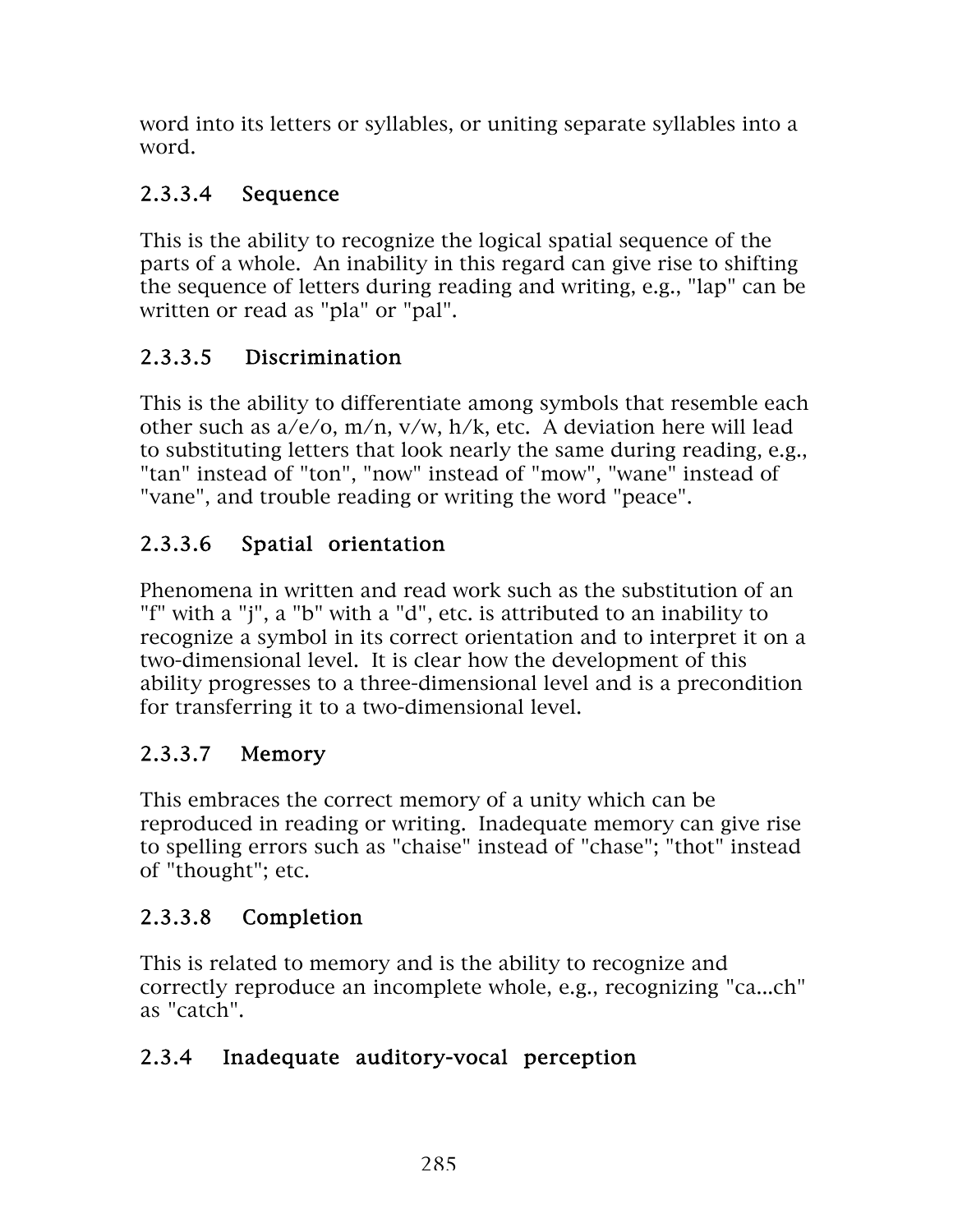The same modalities of visual perception are applicable here as are relevant to sound. Form constancy and spatial orientation, however, are not applicable to auditory perception.

### 3. TEACHING DEFICIENCIES

## 3.1 Introduction

In Chapter 11 (section 3) it was indicated that a teacher can teach ineffectively by making mistakes in selecting and reducing the learning contents, stating the lesson problem, systematically unlocking (presenting) the contents, determining skills, proficiencies and techniques, meaningfully verifying the effects of teaching and learning, the functionalizing aspect and the evaluation steps such that the learning contents are unlocked inadequately and it is not possible for a child to learn them effectively. Attention now is given to a teacher's inadequate participation in teaching in a lesson situation.

Above it was noted that learning problems are a disharmonious component in a child's self actualization of his learning initiative which result in disharmonious possessed experience and an underactualization of the modes of learning (Sonnekus, 1975: 80). Because of the complementary relation between teaching and learning (Van der Stoep, 1973: 25) it is possible that teaching problems can give rise to learning problems. Disharmony between teaching and learning, manifested as teaching and learning problems, results in lesson or content problems (Sonnekus, 1975: 80). The possibility of inadequacy in the disharmonious dynamics of teaching embraces the whole of the teaching event from which the teacher as a person cannot be eliminated (Meyer, 1982: 33). According to Van Dyk (1977: Chapter 6), a number of planning and performance functions constitute the task of a teacher in a lesson situation, and thus a functional analysis to disclose possible teaching deficiencies is a meaningful place to start to try to harmonize the dynamics of teaching.

## 3.2 Inadequate reduction of contents

When a teacher does not reduce the contents to their essential and absolutely necessary factual cores (elementals) that sharpen a child's insights and clarify relations, this can give rise to superficial, process-like learning, meaningless memorization and an attribution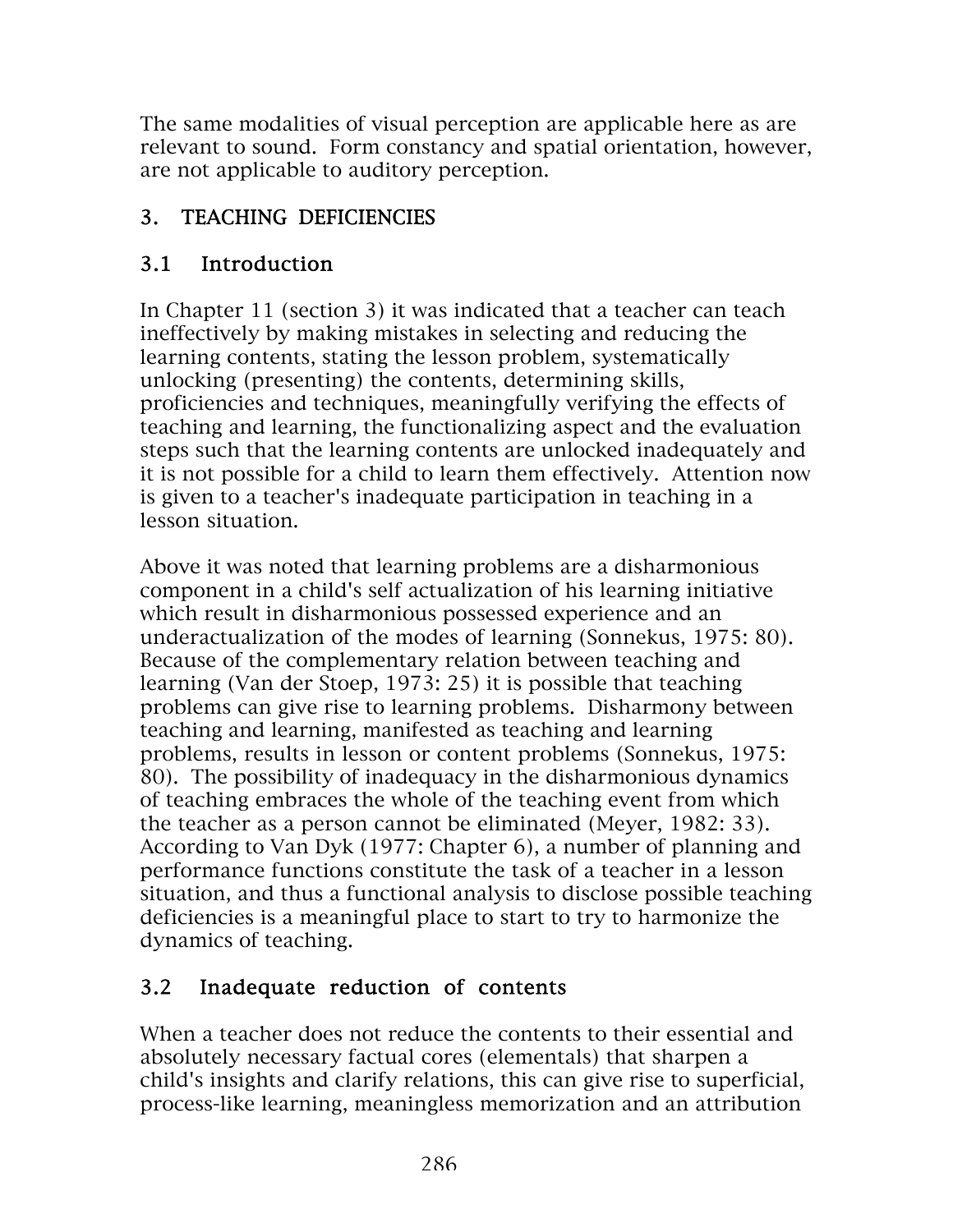of negative meaning to the contents so that they quickly fade away. A child can be disturbed affectively by being flooded with contents that show little structure or order and which he cannot grasp.

Dednam and Bouwer (1985: 44-45) indicate that a teacher errs when in reducing the contents he does not thoroughly take into account such matters as the syllabus content in order to avoid gaps in knowledge, leaves out of consideration the level of the pupils' learning, does not consider the possibilities of differentiation appropriate for the pupils, and acts injudiciously with respect to the society and environment in which the pupils grow up and within which the learning contents have to be meaningful.

#### 3.3 Inadequately planned aims

The **teaching aim** is attuned to support a child to acquire learning contents on his way to proper adulthood (Landman, 1981: 4). Learning aims that do not serve a child to functionalize his acquired proficiencies and skills on continually higher levels really leave him defenseless in a world of demands. The formulation of a learning aim has to indicate what learning contents are going to be selected that will lead to an insight into and understanding of the lesson theme. The teacher can make a teaching mistake when, e.g., he selects contents that do not correspond with a child's learning abilities such as his abilities to make discriminations or his motor skills. The instructional (lesson) aim determines how the teacher will implement the learning aim. Vagueness regarding the methods he aims to use, the positions he is going to take with respect to the pupils and the learning contents and the examples he is going to implement can lead to the course of the lesson occurring haphazardly or the teacher falling into a drill pattern or stereotyped handbook method and the principles of the lesson contents then are not disclosed.

### 3.4 Inadequately planned lesson form

Regarding planning the form of a lesson, the teacher can contribute to negative learning experiences when his choice of a ground form is unaccountable. Thus, conversation, as a ground form, might be extremely confusing for a child who experiences difficulty with auditory figure-ground discrimination; or if instructions are not given clearly, the progress of a lesson with assignment as a lesson form might be uncertain and aimless. The methodological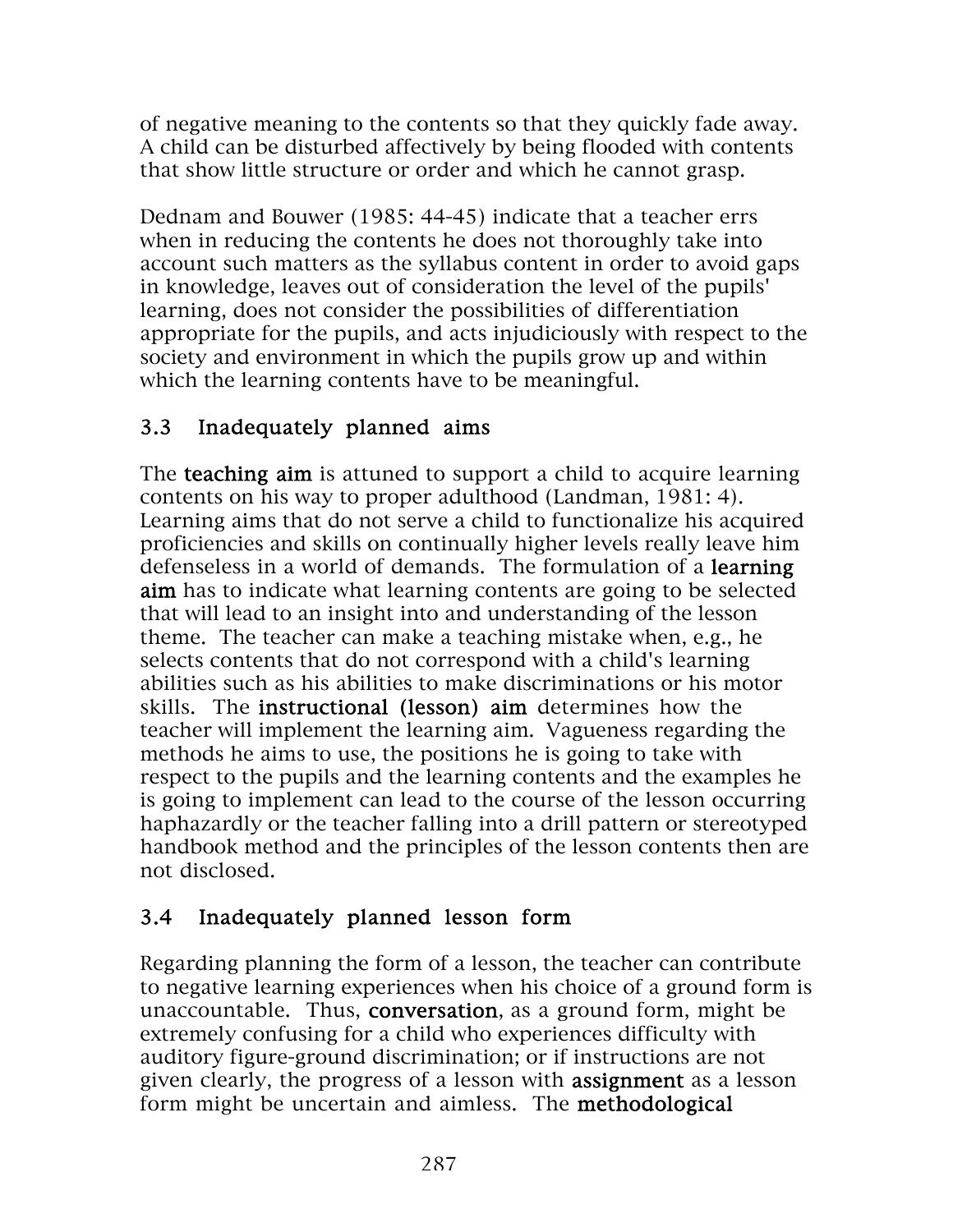principles as organizational procedures that the teacher uses during a lesson to bring home insights to the pupils by allowing them to work inductively or deductively also might confuse the pupils if he does not take into account the demands that they make. Inductive learning requires ordered contents while deductive learning requires a thorough command of the principles.

### 3.5 Inadequately designed lesson phases

#### 3.5.1 Inadequately guided learning during actualizing foreknowledge

When the new contents are not linked up with relevant foreknowledge, which serves as meaningful points of contact and basic insights, a child who already has a history of learning failures might have a negative emotional experience of the teacher and the contents and this can completely neutralize his readiness to learn. A teaching mistake in this respect occurs when a teacher does not determine the pupils' cognitive foreknowledge and functional skills beforehand (Dednam and Bouwer, 1985: 56).

#### 3.5.2 Inadequately guided learning during stating the problem

Stating the problem is the focal point of a lesson and, as such, it is a precondition for formulating the lesson aim (Van der Stoep, 1973: 53). In so far as a child is learning adequately in his involvement in the course of a lesson, the meaning of the lesson contents is found in the problem the teacher has formulated. His learning intention is directed to solving the problem in terms of the teacher's presentation of a lesson and similar ones that might arise from the lesson. The teacher can dampen this learning intention when a problem is formulated that is irrelevant, vague, too difficult or too removed from a child's experiences which then confronts him with his ignorance and learning impotence. Because of his disturbed volitional and emotional life, a child with learning problems might experience a confrontation with an unaccountably posed problem as a tense situation that only contributes further to his task shyness, learning indifference, blunted learning disposition and even aversion for learning (Meyer, 1982: 214).

#### 3.5.3 Inadequately guided learning during exposing the new contents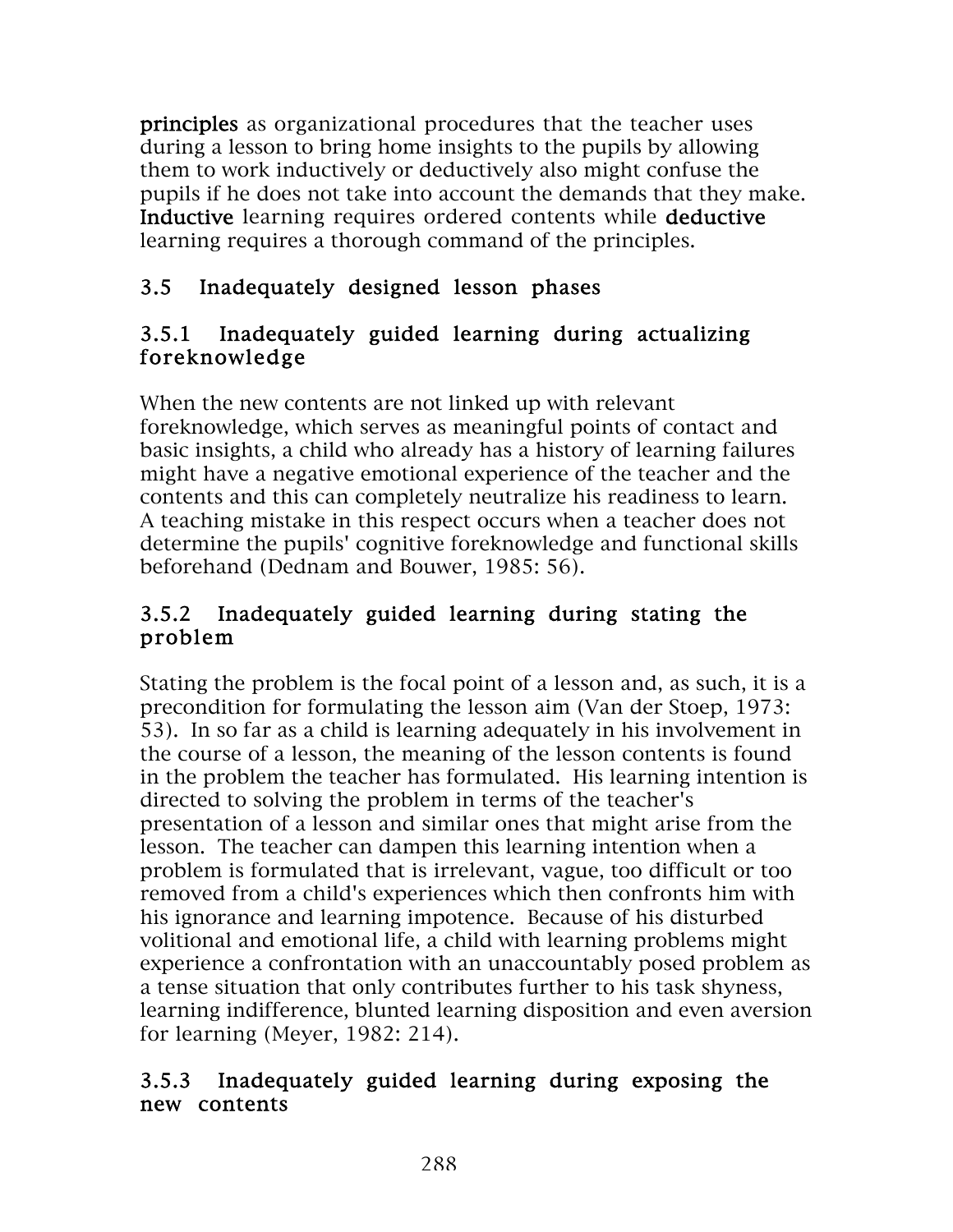A lack of logical and systematic progress with the lesson contents can lead to confusion and uncertainty and for a child who already experiences learning problems this can disturb his attending. A presentation that is marred by factors such as poor articulation, boredom and poor language skills, lack of clarity, succinctness and animation can cause the pupils to not understand the contents and merely participate in the lesson perfunctorily.

#### 3.5.4 Inadequately guided learning during actualizing (controlling) the new contents

During this phase opportunities have to be provided for controlling the insights, reviewing, summarizing, surveying, schematizing and practicing the acquired insights. When there is hasty, poor planning or a deluge of contents in this phase, this intensifies in a child with learning problems a superficial, trial-and-error and impulsive learning involvement that leads to an inadequate learning effect and an inability to functionalize or use the contents.

#### 3.5.5 Inadequately guided learning during functionalizing the contents

Among other things, functionalizing means intensified, deeper understanding, application and novel creations (Van der Stoep and Van Dyk, 1977: 200). The teacher can impair functionalizing when meaningless, too many or too difficult assignments or exercises are given. As a result, the child does not lived experience and experience that what he has learned is applicable and useful and the meaning of the learning task for him will be lost.

# 3.5.6 Inadequately guided learning during evaluating

Evaluating a child's work with the aim of his advancement and improvement means that the teacher and the child have to be accountable for the quality of their normative participation in the lesson (Meyer, 1982: 221).

This phase clearly provides an opportunity for intercepting learning problems. Punishing mistakes, destructive criticism, warnings and berating in front of others can discourage a child and weaken his learning intention so that he even becomes alienated and can develop an attitude of resistance against school tasks.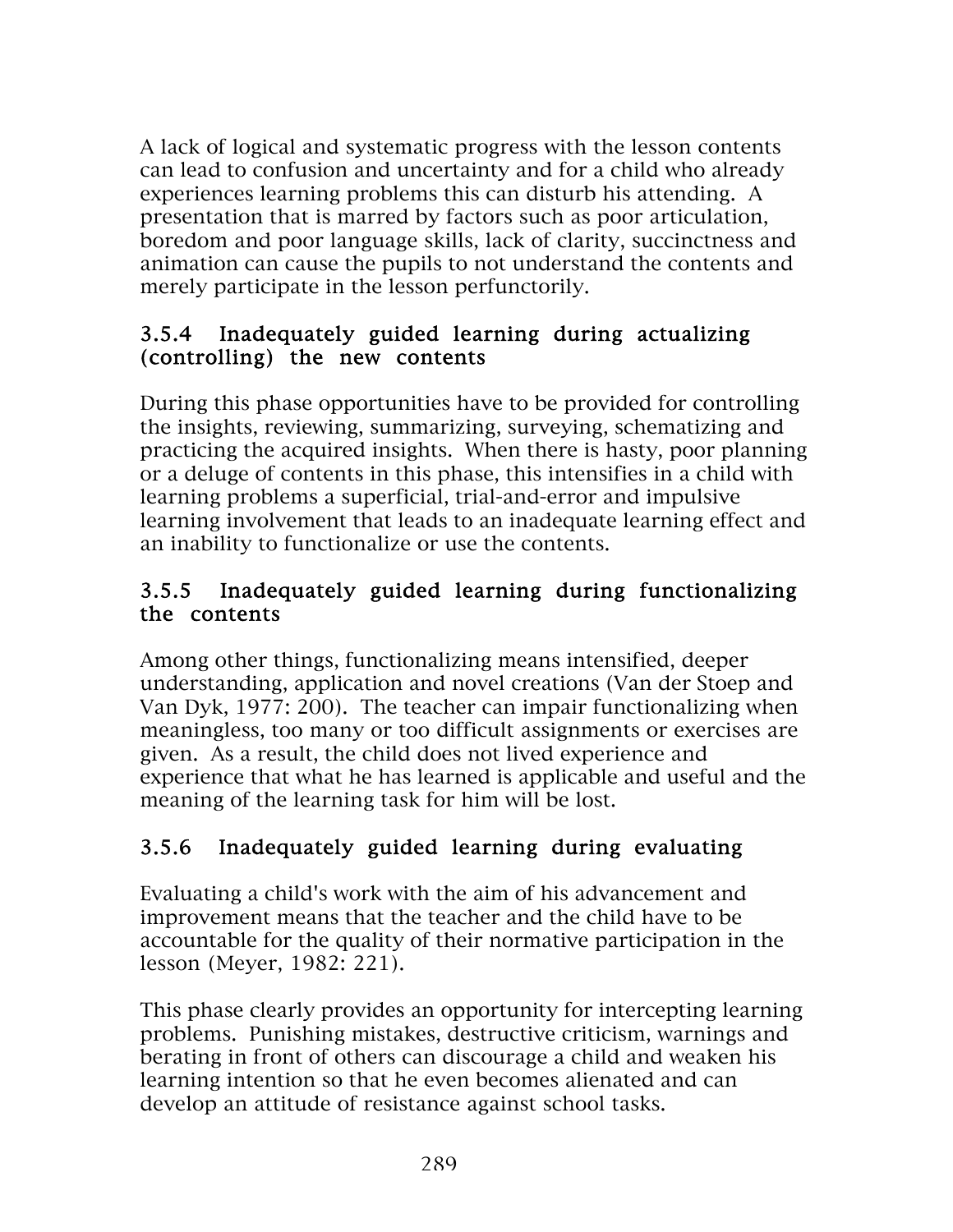#### 3.6 Inadequate affective, cognitive and normative guidance by the teacher during the lesson

Affective guidance is the basis for effective learning (Sonnekus and Ferreira, 1979: 35). If a teacher appeals only to a child's intellectual potentialities and in his lesson giving activities does not allow room for concern, interest and positive encouragement and is thereby over critical, this can so unnerve a child who experiences learning problems that it impedes his effective learning. A teacher, by his behavior (restlessness or excessive passivity), disposition (aloofness, lack of interest, dejection, fault-finding, irritability, restlessness) and even tone of speaking (unsympathetic, restless) can allow a class atmosphere of uncertainty and anxiety to arise that can lead to fluctuations in attending (Dednam and Bouwer, 1985: 61-63).

Appropriate cognitive guidance by the teacher leads to a cognitively ordered actualization of a child's psychic life (Sonnekus and Ferreira, 1979: 386). The following deficiencies in the quality of his cognitive guidance, however, can lay the foundation for a child's learning problems:

\* Neglecting the demand to properly design a lesson might lead to a confused presentation that can hinder a child in acquiring proper insight into the lesson contents;

\* neglecting the principle of differentiation might lead to overlooking individual differences among the pupils so that the same learning achievement is expected by all. For a child who experiences learning problems and who masters the contents more slowly and "differently", this misunderstanding of being different perhaps can lead to an intense experience of impotence; and \* failing to verify, during all phases of a lesson, whether the pupils have an ordered grasp of the learning contents can result in a child, whose learning problem, e.g., can retard his learning tempo or can allow his attending to fluctuate, acquiring gaps in his possessed knowledge by which important core facts, necessary procedures, basic principles, etc. will be lost. This deficient knowledge can be the origin of a learning problem or worsen an existing one.

When a teacher's cognitive guidance is unplanned and unordered and/or when the class atmosphere is threatening and tense, a pupil will experience the lesson and its contents as meaningless. When a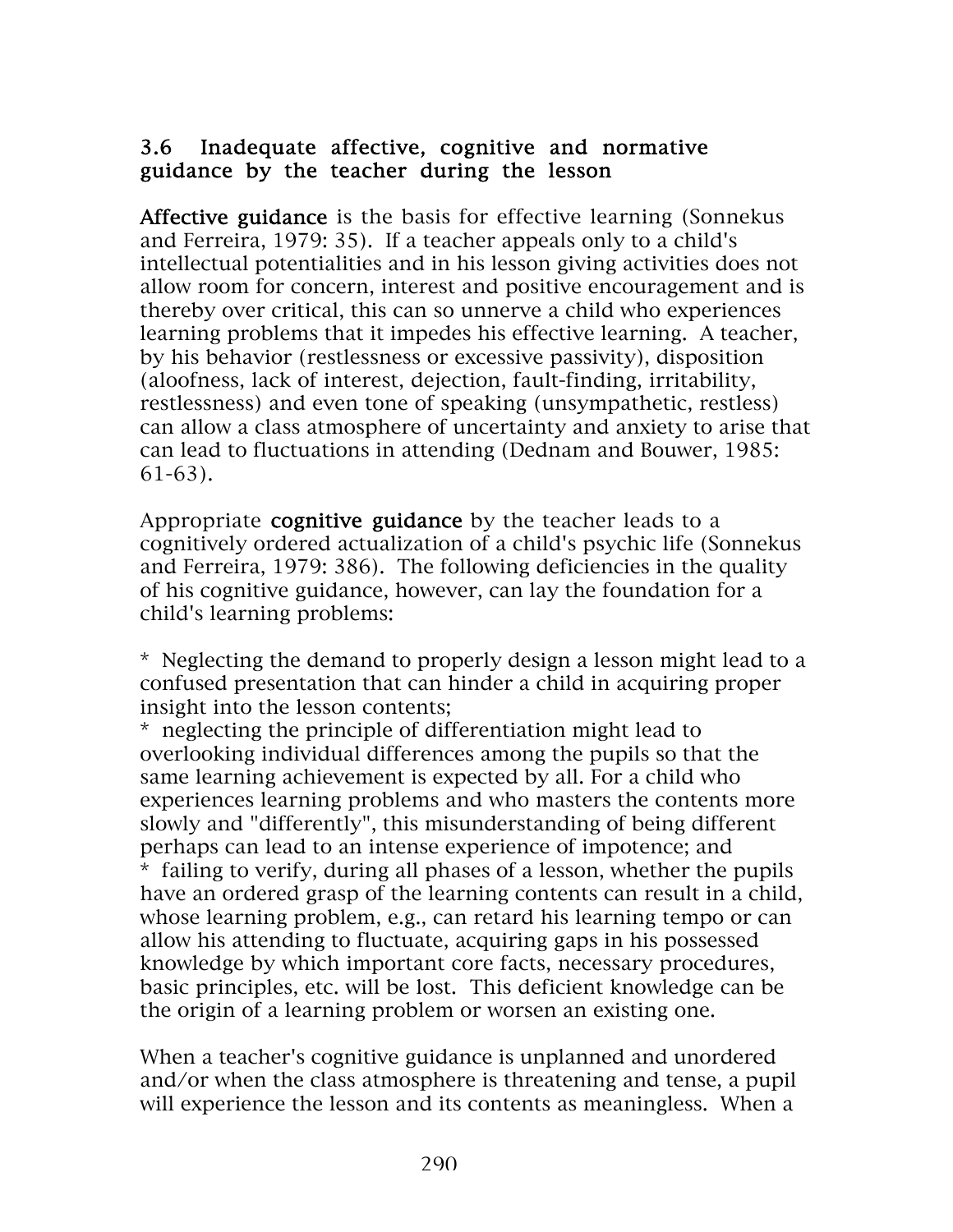pupil is not guided so that he discovers the meaning of the contents and readily makes them his own, there is mention of inadequate normative guidance. By his propensities and dispositions, a teacher also can neglect his task of normative guidance and directly give rise to the pupil experiencing his participation in the lesson as meaningless and ultimately learning problems will appear (Czerwenka, 1984: 371). Repeated verification is the only way a teacher can ensure if his lesson aim continually is attained or not.

#### 4. DEFICIENT CONTENTS

The purposeful teaching of selected contents occurs with the expectation of effective learning that results in a thriving and deepening participation in reality. Without learning dividends attending school is a meaningless activity (Van der Stoep, 1972: 58). Teaching and learning activities only can lead to adequate learning dividends if they function harmoniously with the learning contents. Although the components teaching, learning and lesson contents do not occur in disharmonious isolation, from the above discussion it appears that learning derailments can be traced back to deficiencies in the activities of teaching and/or learning. It also is possible that the learning contents can give rise to learning derailments. Van Niekerk and Van Zyl (1984: 55) indicate that the convergence of teaching, learning and contents lies in the fact that a child has to be able to establish a relationship with the particular contents that have been uncovered for him by the teacher. Even if the contents are unlocked with optimal effectiveness, aspects uniquely inherent to the contents themselves can give rise to inadequately or negatively established relationships with them and learning problems can arise from this. When for one reason or another the contents are experienced as too difficult or as too much, a child can be labilized so that even his sensing, as an initiating mode of learning, cannot be actualized adequately. When the contents are overemphasized at the expense of the unlocking role of the child himself in particular subjects, the inadequacy of the lesson becomes conspicuous (Van Niekerk and Van Zyl, 1984: 55).

The **nature** of the subject content might possibly predispose learning derailments: consider, for example, the challenges that learning English spelling presents such as its inconsistent phonetic structure, non-phonetic ways of spelling, differences between the written symbol and pronunciation, and the large number of rules of spelling and exceptions that have to be mastered. Further, it might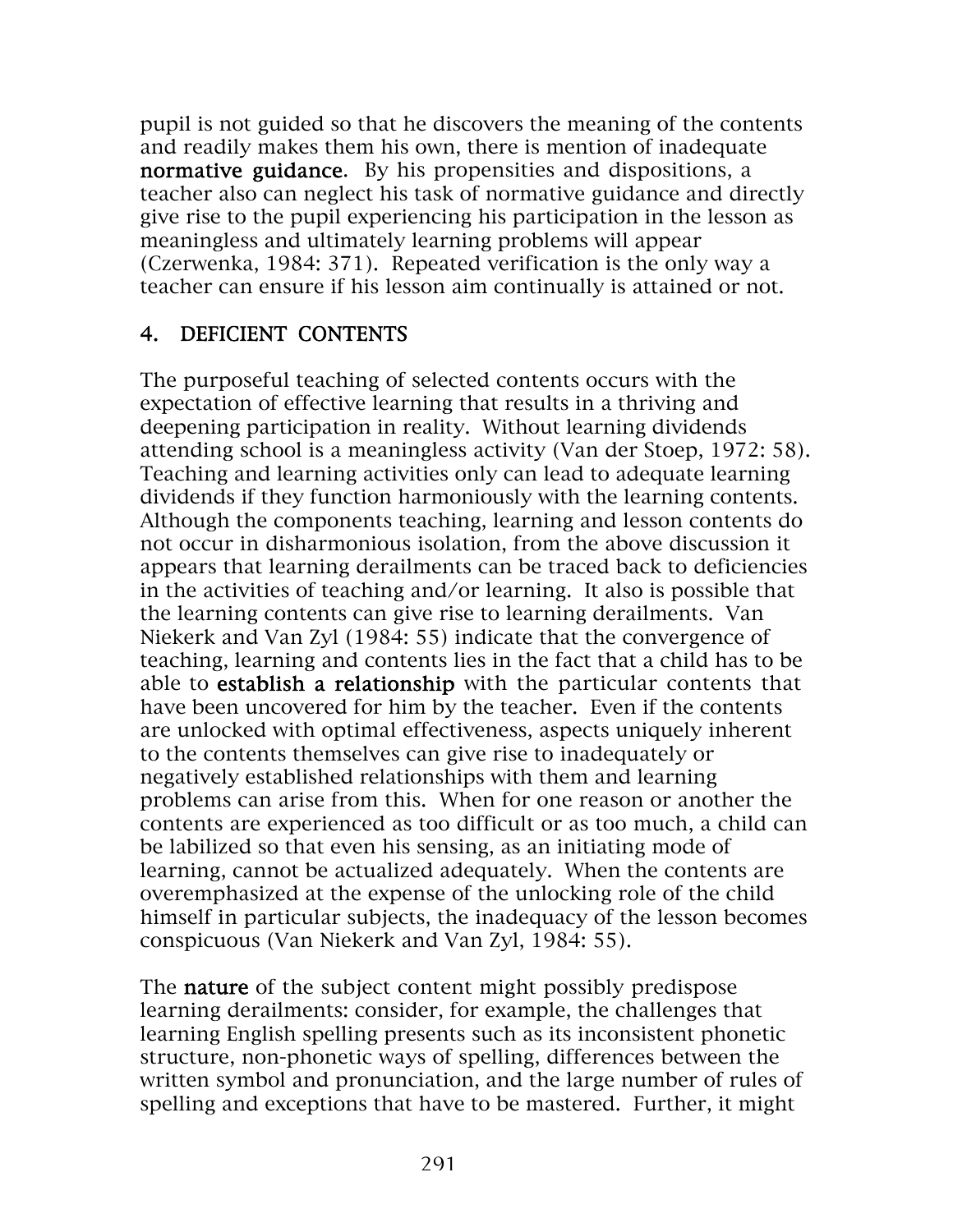be difficult to link the subject contents to a child's experiential world. For example, in this regard, think of the difficulty some rural Afrikaans boys can experience with "A Midsummer Night's Dream". Children who are compelled to take specific subjects not appropriate for their abilities and interests are delivered to the possibility of being squeezed into learning problems. Here the root of the problem often is in the nature of the subject, in the degree that it requires logical thinking, exactness, accuracy, an attunement to language, creativity, etc., all personal qualities that the child of concern simply might not have.

Problems of content also might arise when, because of absences or of changing schools, the logical relationships among the components of the contents are lost to a child and then the insights on which subsequent steps of thinking and solution strategies are based are lacking.

#### 5. GENETIC-PHYSIOLOGICAL CONDITIONS UNDERLYING LEARNING RESTRAINTS

### 5.1 Turner's syndrome

Turner's syndrome is a chromosomal deviation that occurs in girls and can be diagnosed at birth (Lewandowski, 1985: 177). Girls with this syndrome show physical deviations (short stature, deviations in sexual organs) as well as perceptual, motor and cognitive deficiencies that restrain visual-motor and visual-spatial skills. In most cases, such a child possesses intact language abilityies(average verbal IQ score) but problems are experienced with drawing objects and dealing with complicated problems, especially mathematical ones. Neutralizing these problems is possible by occupational and physical therapy and perceptual-motor programs. Adaptations in the curriculum also can put these children in a position to achieve optimally.

### 5.2 Prematurely born children with cerebral hemorrhaging

Newly developed techniques make it possible today to identify these children early. At five years these children manifest the following learning deficiencies (Lewandowski, 1985: 177): motor problems, perceptual defects and mild neurological symptoms. This causes premature babies with cerebral hemorrhaging to be strongly predisposed to learning problems. Since it is possible to diagnose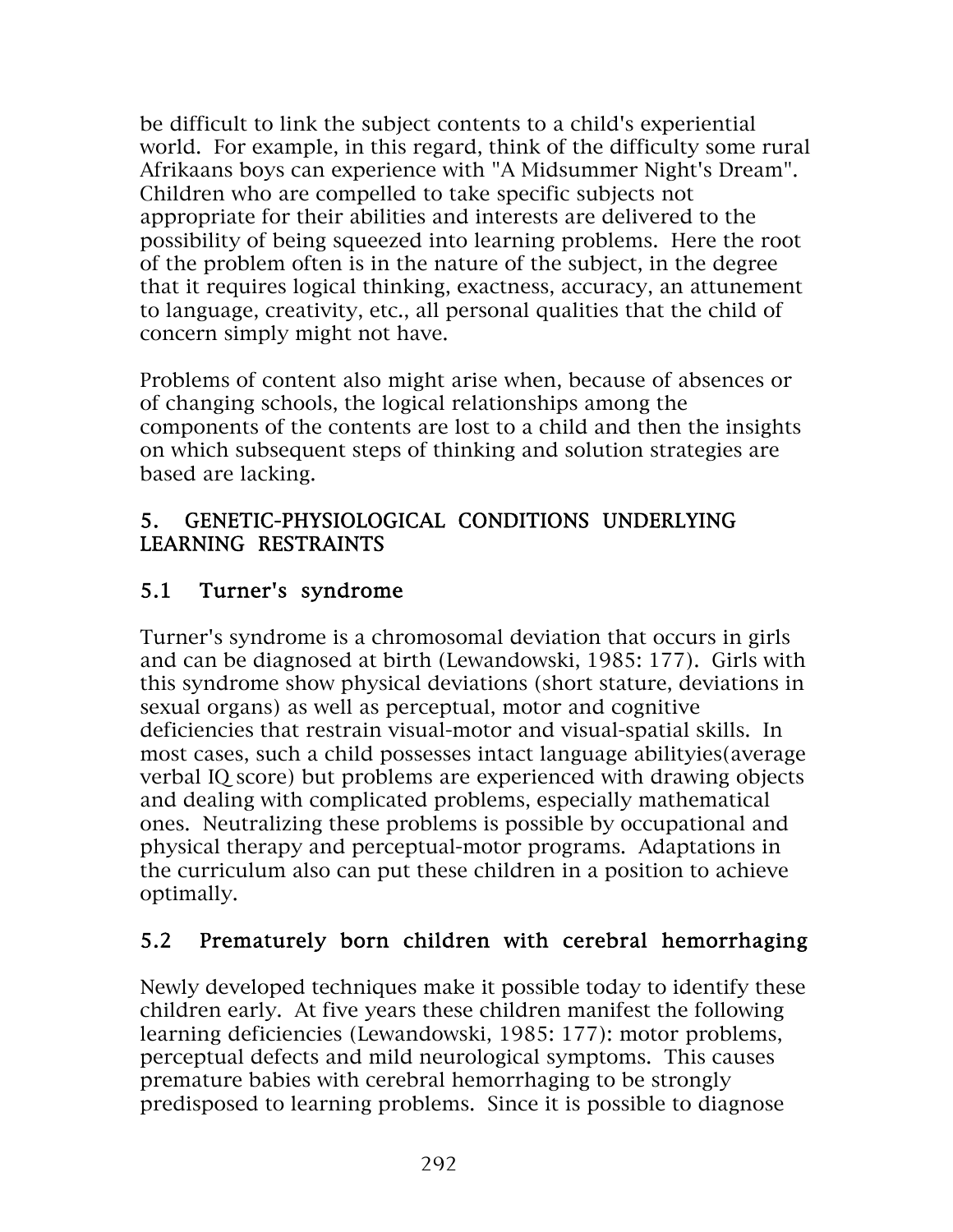this condition at birth, it is possible to monitor the actualization of their becoming and learning and to implement early intervention programs.

#### 5.3 Children with deviations in hemisphere connections

If the relation between the two brain hemispheres is not fully developed, a child experiences problems integrating the use of the two halves of his body, especially during the years when motor development occurs. Linked with this, perceptual defects also arise. Improved techniques of brain research make it possible to diagnose such deviations at birth and to implement helping programs (Lewandowski, 1985: 178).

#### 5.4 Children with brain injuries

Children with acquired brain injuries because of accidents, assaults, sport injuries as well as children who develop brain tumors undergo a change in brain function that in most cases restrains their school achievement (Lewandowski, 1985: 178). They find it difficult to keep up with the pace and the scope of the learning contents and also show language defects, perceptual and motor problems and memory difficulties. Since recovery occurs within a year after the injury, timely intervention programs are necessary to avoid learning handicaps.

### 5.5 The child with poor ability

Children are classified as having poor ability when their IQ falls between 80 and 90. They constitute approximately 15% to 25% of the school population (Du Toit, 1980: 104). Special schools or schools for the intellectually restrained are not provided for them because experience has taught that to a reasonable degree most enter an ordinary school. In addition, it seems that the qualifications they acquire in an ordinary school are of greater value than what is otherwise the case. However, poor ability inevitably leads to learning problems (Dumont, 1980: 105) mainly because of a slow learning tempo and an inadequate ability to think which is characterized by poor abstraction regarding overall structuring, classifying, ordering, synthesizing, schematizing, etc. Labilized sensing impedes all of the other modes of learning.

#### 6. SYNTHESIS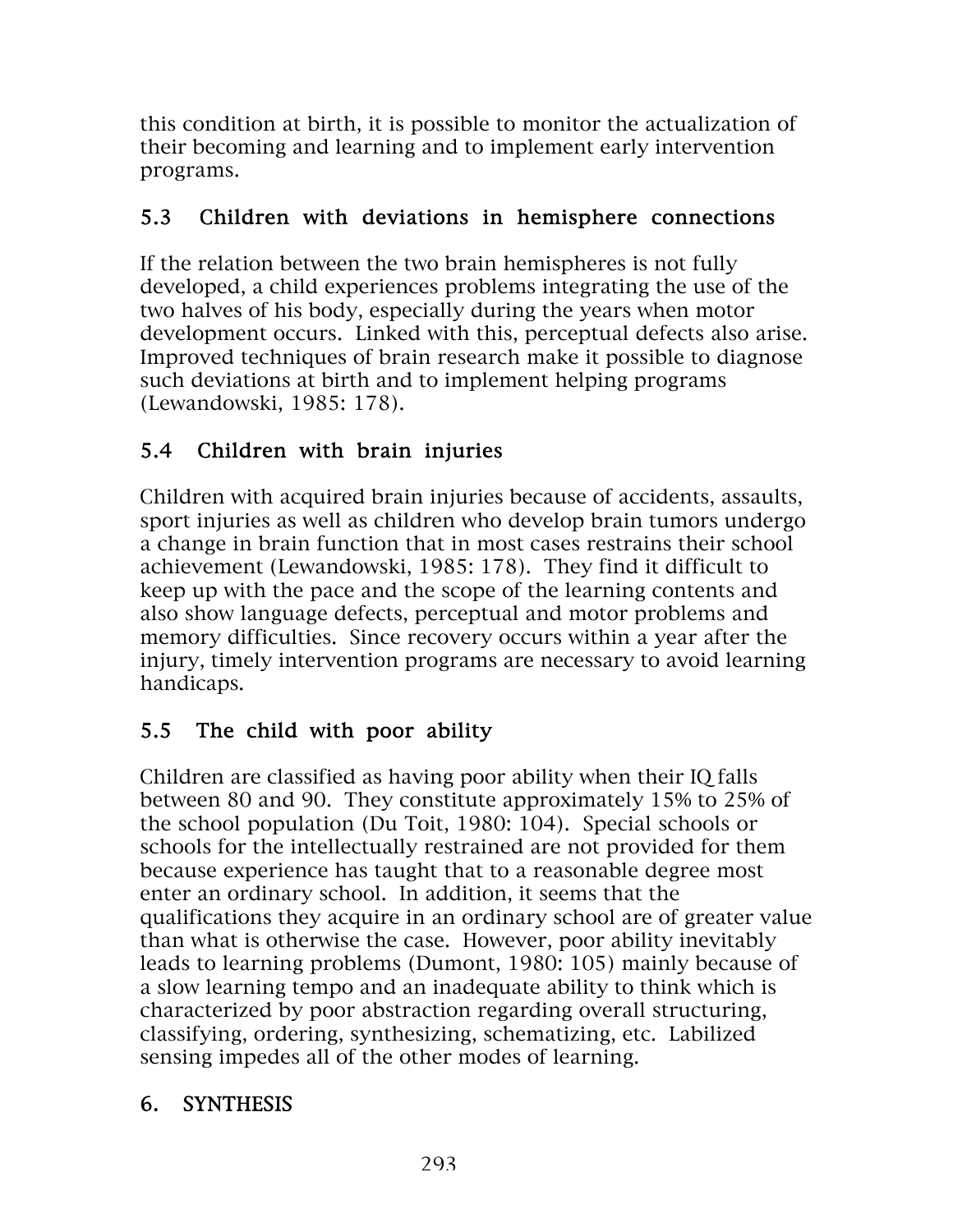From the above it is clear that there are particular restraints that can largely predispose a child to learning problems. In this regard, specific deficiencies in learning abilities, neurological and other dysfunctions figure very prominently.

In addition, learning problems can be the result of a variety of reasons and can appear in a variety of forms and it is difficult to determine precisely what is responsible for a particular learning problem. In order to penetrate to the essence of any learning problem the learner first has to be viewed as a personal actualizer and as a totality rather than concentrating on isolated modes of learning that are conspicuously underactualized. The underactualization of the modes of learning continually has to be analyzed in relation to the disharmonious dynamics of educating and, especially, of teaching. In this regard, there has to be an attempt to identify as many correlates as possible.

Three main groups of correlates of the disharmonious dynamics of teaching and thus of learning problems distinguished are a deficient actualization of learning, deficient teaching and deficient learning contents.

A child's habitual affective learning involvement with the contents and his unique cognitive learning style have to be analyzed. There is reference to the effect of underactualizing the various modes of learning on the learning outcome.

In addition, the teacher and those who give non-formal and informal instruction can contribute to the appearance and intensification of learning problems of individual pupils when the uniqueness of each pupil's affective and cognitive styles of learning are not adequately taken into account while the contents are unlocked.

The importance of thoroughly planning a lesson is emphasized and also indicated are the various relevant aspects that have to be taken into account by the teacher, especially during the phases of a lesson, in order to prevent learning problems from arising.

The necessity for continuous evaluation and control (verification) of the learning effect during each lesson phase, when a teacher is involved with teaching, can not be overemphasized. An insecure child generally has to be given sufficient emotional support to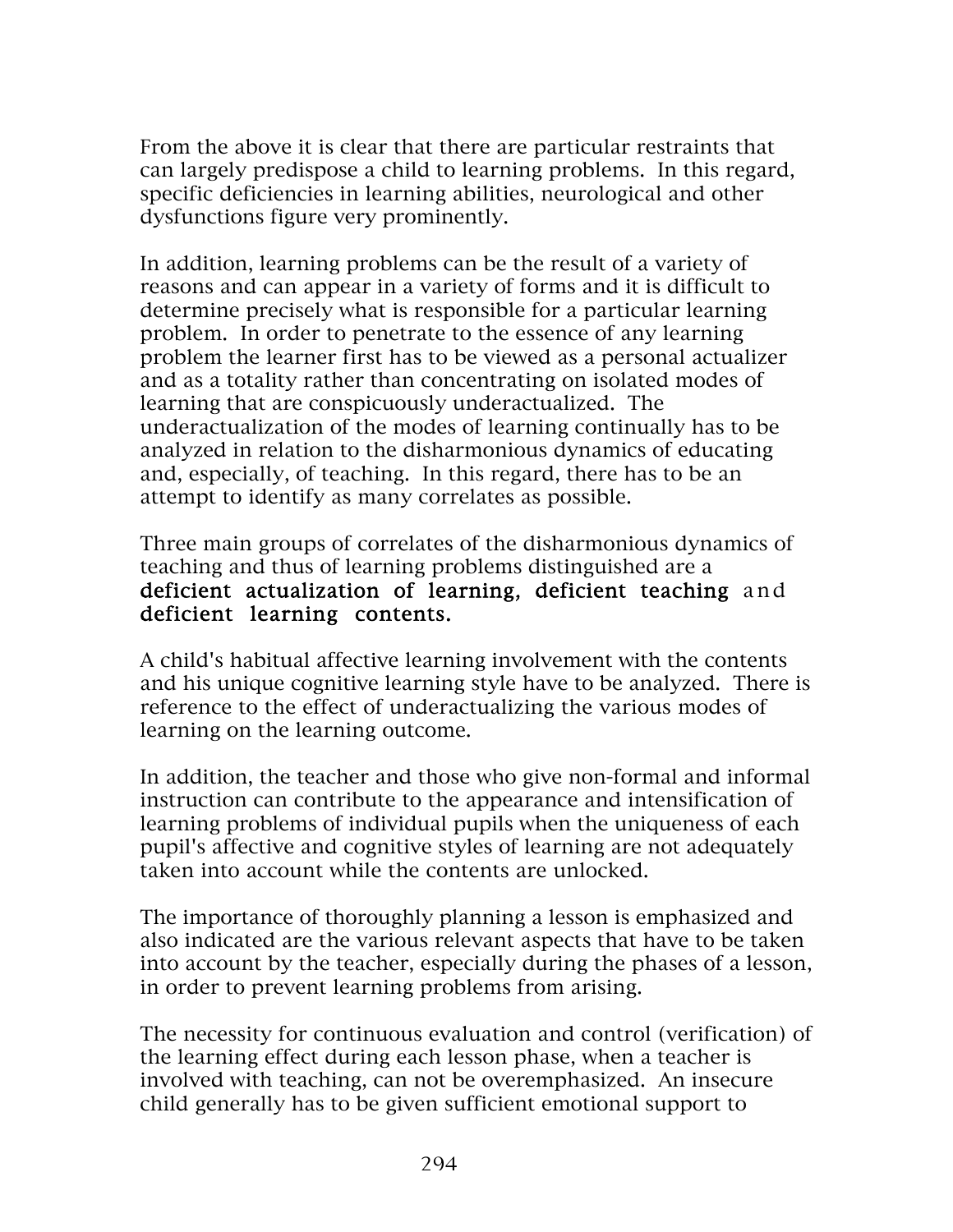strengthen his learning-directed intention and be guided effectively to actualize his cognitive modes of learning.

#### 7. REFERENCES

Abrams, J. C. (1970). Learning disabilities: a complex phenomenon. Reading Teacher, Vol. 23.

American Psychiatric Association (1980). Diagnostic and statistical manual of mental disorders (DSM III). Washington, DC: American Psychiatric Association. Czerwenka, K. (1984). Lernstorungen und verhaltungsauffalligkeiten-hilfen in schulleben. Paedagogische Welt, Vol. 38, No. 6, 366-375.

Dednam, A. and Bouwer, A. C. (1985). Die identifisering en analisering van probleme wat kinders in die junior-primereskoolfase met die spelling van Afrikaans as eerste taal ondervind. RGN Report O-267. Pretoria: Human Science Research Council.

Dumont, J. J. (1980). Leerstoornissen Deel I. Theorie en model. Rotterdam: Lemniscaat.

Du Toit, A. S. (1980). Die disharmoniese onderwyssituasie: Riglyne vir die ortodidaktiese praktyk. Unpublished D. Ed. dissertation. University of Pretoria. Ekwall, E. E. and Shanker, J. L. (1983). Diagnosis and remediation of the disabled reader. Boston: Allyn and Bacon.

Erwee, G. (1980). Riglyne vir hulpprogramme ten aansien van lees-en spelprobleme by kinders met spesifieke leergeremdhede. Unpublished M. Ed. thesis. University of Pretoria.

Hallahan, D. P., Kauffman, J. M. and Lloyd, J. W. (1985). Introduction to learning disabilities. Second edition. Englewood Cliffs, N. J.: Prentice-Hall.

Kirk, S. A., Kliebahn, J. M., and Lerner, J. W. (1978). **Teaching reading to slow and** disabled readers. Boston: Houghton-Mifflin.

Kotze, J. M. A. (1985). 'n Kognitiewe stylbenadering van leerprobleme. Paper presented at the Third National Psychology Conference.

Landman, W. A. (1981). Onderwys- en opvoedingsdoelstellings vir die tagtigerjare in die Republiek van Suid-Afrika. University of Pretoria.

Lerner, J. W. (1981). Learning disabilities. Theories, diagnosis and teaching strategies. Boston: Houghton-Mifflin.

Lewandowski, L. J. (1985). Clinical syndromes among learning disabled. Journal of Learning Disabilities, Vol. 18, No. 3, 177-178.

Lyon, R. (1977). Auditory-Perceptual Training; The state of the art. Journal of Learning Disabilities, Vol. 10.

Meyer, S. M. (1982). 'n Ortopedagogiese evaluering van die aandeel van die skool aan die ontoereikende persoonsontplooiing by die kind. Unpublished D. Ed. dissertation. University of Pretoria.

Sonnekus, M. C. H. (1975). Onderwyser, les en kind. Stellenbosch: University Publishers and Booksellers.

Sonnekus, M. C. H. and Ferreira, G. V. (1979). Die psigiese lewe van die kind-inopvoeding. Stellenbosch: University Publishers and Booksellers.

Van der Stoep, F. (1972). Didaktiese kriteria vir leereffek. Suid-Afrikaanse Tydskrif vir die pedagogiek, Vol. 6, No. 2.

Van der Stoep, F., Van Dyk, C. J., Louw, W. J. and Swart, A. (1973). Die Lesstruktuur. Johannesburg: McGraw-Hill. [Translated as **The lesson structure** by G. Y.]

Van Dyk, C. J. and Van der Stoep, F. (1977). Inleiding tot die vakdidaktieke. Johannesburg: Perskor.